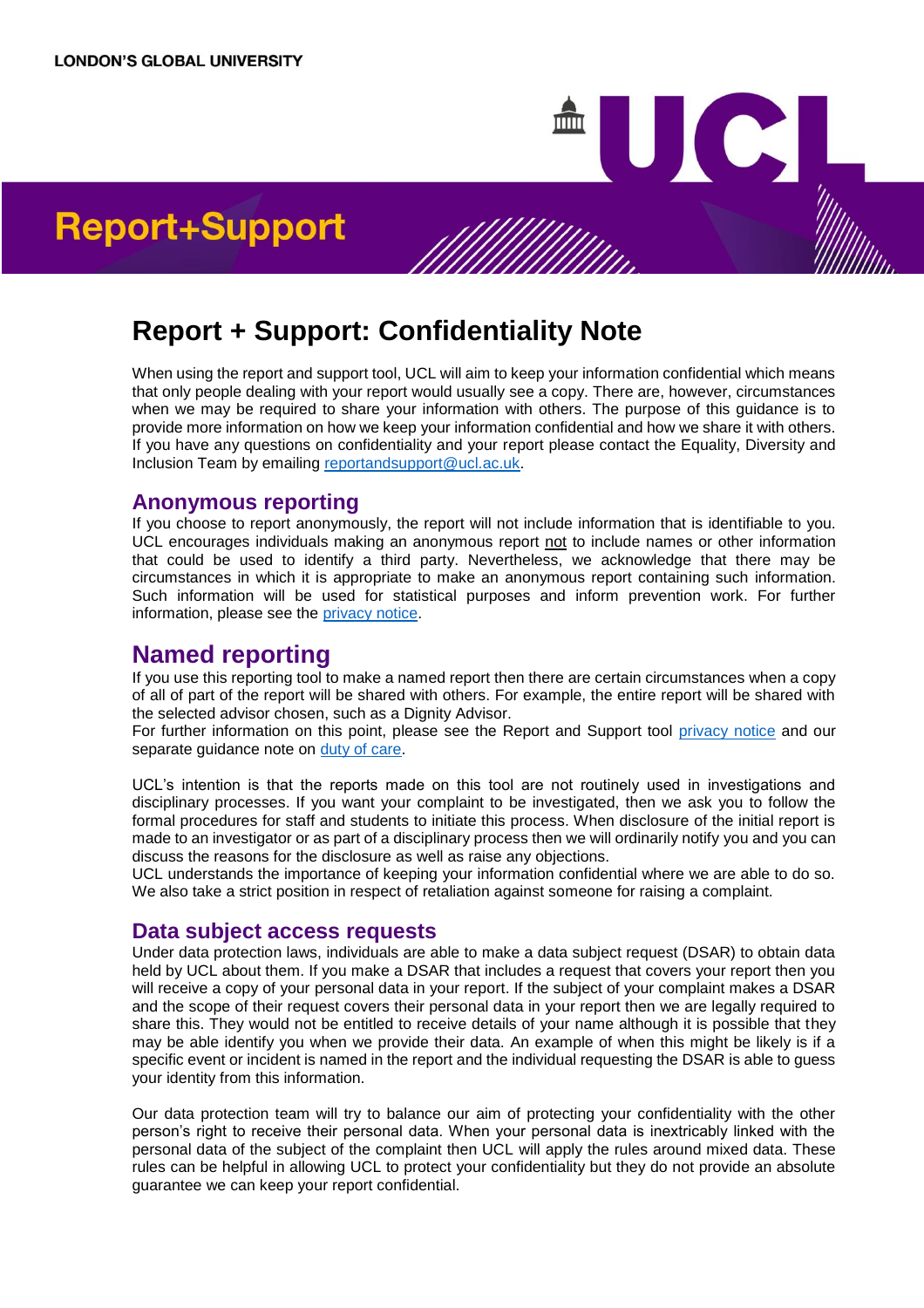In addition to being able to request the personal data in the report, both you and the subject of the complaint can request your personal data in any correspondence and documents (whether electronic or hard copy) created following your initial report that is held by UCL. The mixed data rules apply in the same way to any correspondence or other document created following your initial report.

### **Meeting with a Dignity Advisor**

Our Dignity Advisors are trained in providing initial advice to you on the various support options available, with a focus on informal resolution. If you want to take a matter further, a Dignity Advisor will connect you with an HR Advisor who can provide detailed guidance on formal procedures.

In the event the matter proceeds to a disciplinary hearing then it is possible that your meeting may be disclosed to the disciplinary panel, the HR staff supporting the process, the subject of the complaint and their adviser or representative.

#### **Meeting with an HR Advisor**

Our HR advisers are able to provide more detailed guidance on the options available to you in respect of your report. Notes that they take are usually retained as a record and may be included as part of a disciplinary process, although this is not routinely the case.

#### **Duty of Care: Escalation circumstances**

When you have made a report, even if you decide not to take it any further, there are certain circumstances when UCL may share the report with third parties. This is usually because there are concerns for your safety or another person's safety. More information is provided in the [duty of care](https://www.ucl.ac.uk/human-resources/policies/2018/dec/report-support-managing-allegations-escalation-criteria-guidance-note)  [guidance.](https://www.ucl.ac.uk/human-resources/policies/2018/dec/report-support-managing-allegations-escalation-criteria-guidance-note)

#### **Investigation**

If you make a named report, you will ordinarily have control over whether or not the matter is investigated by UCL. There are certain limited circumstances when we would investigate even if you do not want us to. The [key reasons are set out here.](https://www.ucl.ac.uk/human-resources/policies/2018/dec/report-support-managing-allegations-escalation-criteria-guidance-note)

If you want your complaint to be investigated then you will be asked to provide a more detailed written account of your complaint. It is this account that would be given to an investigator and may be included in the bundle of documents for any subsequent disciplinary hearing.

## **Disciplinary or other formal hearing**

If an investigation takes place, one of the possible outcomes is that the matter is referred to a disciplinary hearing. A copy of the initial report made on this tool will not routinely be included in the disciplinary hearing bundle, to the disciplinary panel, to the subject of the complaint or to his or her advisors. This is because you will have been asked to provide a more detailed complaint in writing. There may be limited occasions when the original report you have made in this reporting tool is disclosed as part of a disciplinary process. An example might be if the subject of the complaint or their advisers has managed to obtain part of your initial report (e.g. through a DSAR) and has identified information in the initial report that is inconsistent or otherwise conflicts with what you have included in your formal report.

## **Litigation**

UCL tries to resolve complaints internally using its own processes such as the staff disciplinary process. Sometimes individuals are unhappy with the internal process or its outcome. An example is if the subject of your complaint is disciplined or dismissed and considers that the process followed was unfair. Some individuals consider that the appropriate next step is to bring legal action against UCL and on rare occasions, certain claims can be brought against UCL employees personally. Individuals who make a complaint against another person in good faith are protected against retaliation and UCL takes retaliation very seriously.

If a claim is brought against UCL or (on rare occasions) against any of its employees then there are specific rules UCL has to follow concerning the documents it needs to provide to the individual who has started the litigation. This process of providing documents is called disclosure. A copy of the initial report you have made may be disclosed to the person bringing the claim, also referred to as the claimant. UCL aims to protect your confidentiality when making a report using this tool. A copy of the report you make will not ordinarily be used in any formal investigation or disciplinary process but as outlined above there are instances when all or part of the report may be shared with others. If you have any questions